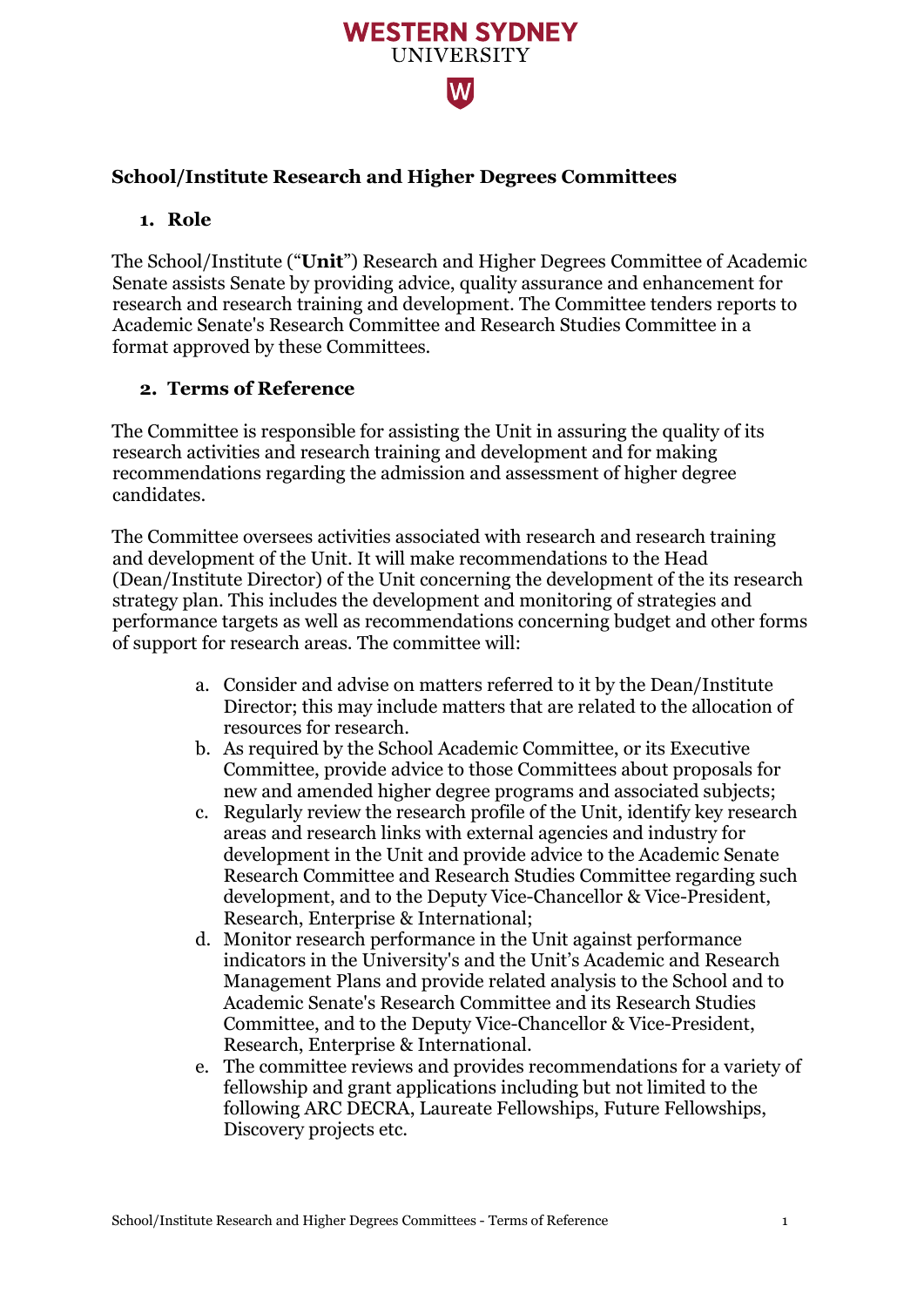# **WESTERN SYDNEY UNIVERSITY**

 $\overline{\mathsf{W}}$ 



The Committee oversees activities associated with candidature such as Confirmation of Candidatures, Annual Progress Reports, Approval of examiners and Submitting of theses. The Committee will:

- a) In accordance with the University's rules for Masters (Honours) degrees, and PhD, Professional Doctorate, and other doctoral programs with research components:
	- recommend candidates to be admitted to higher degree research programs;
	- recommend candidates who should be awarded stipend scholarships;
	- recommend variations to candidatures for higher degree research programs;
	- appoint supervisory panels for higher degree research programs;
	- approve confirmation of candidature:
	- review annual reports;
	- monitor the operation of academic integration plans, subject to the confidentiality associated with individual plans;
	- appoint examiners;
	- review examiners' reports; and,
	- recommend the awarding of degrees for higher degree research programs other than higher doctorate degrees of Doctor of Letters and Doctor of Science.
- b) Provide advice and make recommendations to the Academic Senate's Research Committee and Research Studies Committee regarding the development of good practice in research and research training and development in the Schools, and other research entities of the School;
- c) Make recommendations to the Research Studies Committee of Academic Senate regarding academic progress of higher degree research candidates, the confirmation of their academic results and their eligibility for awards and prizes;
- d) Provide advice to the Dean/Director in dealing with all matters of conflict between and among HDR students and supervisors.
- e) Approves visiting scholar requests (Institutes Only).

h) For students undertaking an undergraduate honours thesis, the Committee will:

- recommend examiners for the significant research component, for approval by the Dean (or nominee) of the School
- provide advice to the Honours Coordinator on resolving discrepancies in examiners marks
- make recommendations to the Dean (or nominee) on requests for thesis submission extensions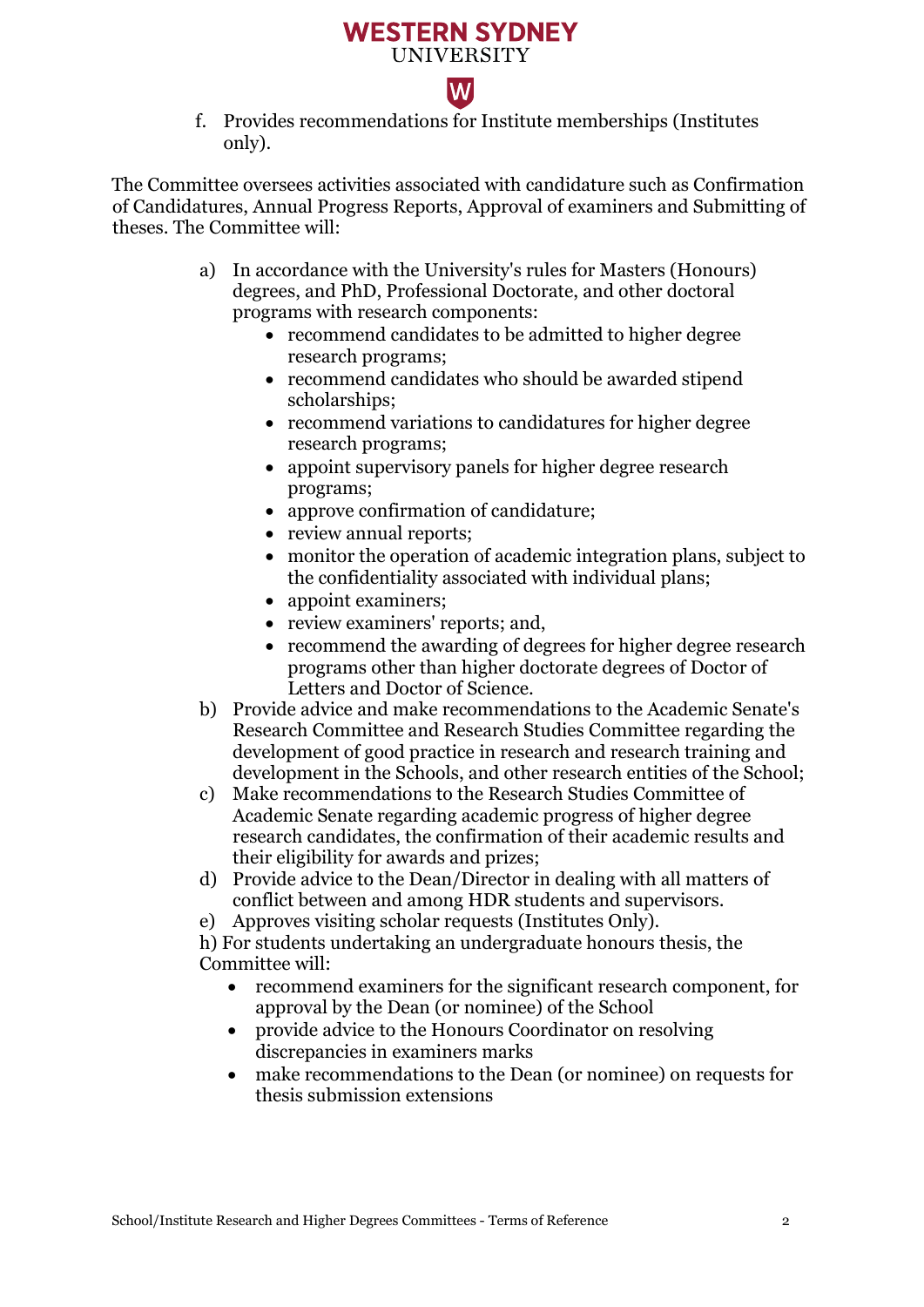## **WESTERN SYDNEY UNIVERSITY**

# $|\mathbf{W}|$

• provide advice to the honours coordinator in dealing with other candidate matters for students completing the thesis component of the award.

### **3. Membership**

Membership is as follows:

- a) The Dean of the School/Institute Director;
- b) The Deputy Dean of the School or equivalent where relevant ;
- c) Associate Dean of Research/Research Director or equivalent;
- d) Associate Dean of Higher Degree Research/HDR Director or equivalent;
- e) Two senior researchers nominated by the Dean/Institute Director in consultation with the Deputy Vice-Chancellor and Vice-President (Research, Enterprise & International);
- f) One Early Career Researcher nominated by the Dean/Institute Director in consultation with the Deputy Vice-Chancellor and Vice-President (Research, Enterprise & International);
- g) One Mid-Career Researcher nominated by the Dean /Institute Director in consultation with the Deputy Vice-Chancellor and Vice-President (Research, Enterprise & International);
- h) The Head of each Research Centre or Group within the School;
- i) One nominated researcher from a Research Centre or Group linked to the School
- j) The School Honours Coordinator (or equivalent);
- k) The elected School member (Level  $D E$ ) of Academic Senate;
- l) One higher degree research student, elected by and from the postgraduate by research students of the Unit.
- m) Additional positions for Institutes as required:
	- i. Program Leaders or equivalent;
	- ii. Associate Deans of Research from associated schools
	- iii. Additional researchers nominated by the head of the Unit

The student representative will not participate on items that relate to other research student results and Show Cause matters.

### **4. Chair of Meetings**

The Chair of the Research and Higher Degrees Committee will be the Dean of the School/Director of the Institute, or a nominee from among the membership of the Committee. A Deputy Chair may also be nominated from the membership of the committee. Nominated Chairs who are not ex-officio members will have a two-year term of office.

The Chair of the Committee will invite representatives from external Units as required such as, Office of Research Services or the Graduate research School to attend from time to time.